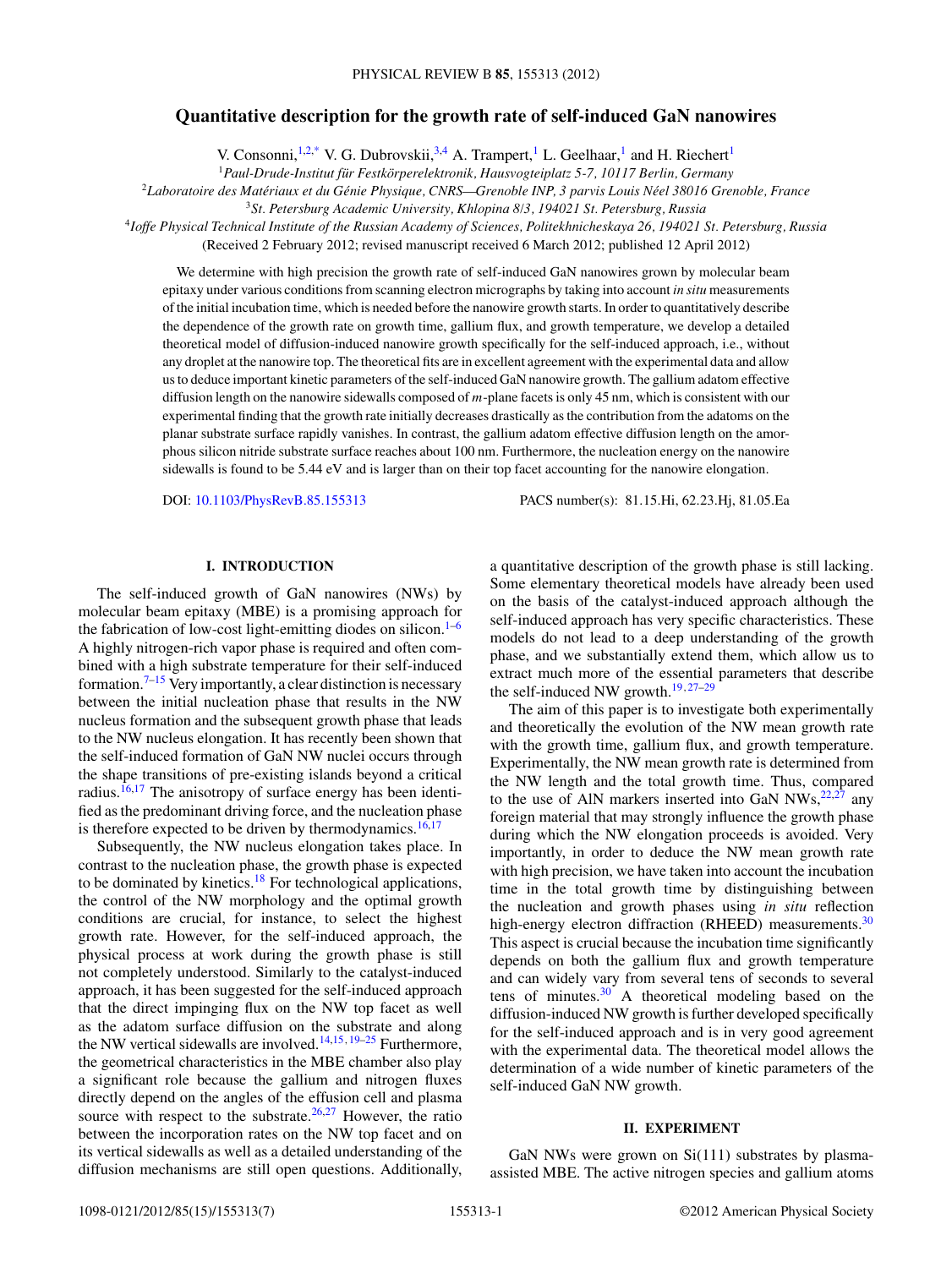<span id="page-1-0"></span>

FIG. 1. Tilted (left) and cross-sectional (right) FESEM images of GaN NWs grown for 3 h at a substrate temperature and gallium rate of 780 °C and 0.45 Å/s, respectively. Note that the scale bar is 1  $\mu$ m.

were supplied by a plasma source and by an effusion cell, respectively. The angles of the gallium effusion cell and of the nitrogen plasma source with respect to the substrate normal are 21 and 33◦, respectively. Prior to GaN NW growth, the substrates were exposed to an active nitrogen flux for 5 min, resulting in the formation of a continuous  $Si_xN_y$  amorphous interlayer with a thickness of about 2 nm. The nominal gallium and nitrogen rates correspond to the growth rate of GaN planar layers deposited on SiC(111) substrates under nitrogen- and gallium-rich conditions, respectively. The growth temperature and gallium rate were varied in the ranges of 770 to  $815^{\circ}$ C and  $0.25$  to  $0.7$  Å/s, respectively. The nitrogen rate was equal to 2.8  $\AA$ /s, yielding a V/III ratio in the range of 4 to 11.2. *In situ* RHEED measurements were performed with an incident electron beam angle to the substrate of 3◦. As discussed in Ref. [30,](#page-6-0) the total growth time for the self-induced approach is the sum of the incubation time necessary for the nucleation of spherical cap-shaped islands, of the transition time required for the shape transition to NWs, and of the actual (i.e., elongation) growth time corresponding to the growth phase. Very importantly, the total growth time was adjusted for each experiment such that the sum of the transition and actual growth times (i.e., denoted as the pseudoactual growth time) was systematically 3 h: the gallium shutter was closed 3 h after the end of the incubation stage as indicated by the appearance of GaN three-dimensional spots in RHEED. In other words, the transition time of typically several seconds to several minutes and its dependence on the growth conditions is considered as negligible with respect to the actual growth time for the gallium rate and growth temperature series.<sup>[17](#page-6-0)</sup> The NW mean growth rate was, therefore, experimentally measured with high precision as the ratio between the NW length *L* and the pseudoactual growth time  $t_{\text{pseudoactual}}$ , as follows:  $dL/dt =$ *L/t*pseudoactual. The NW length *L* was assessed among a population of more than 50 NWs from cross-sectional field-emission scanning electron microscopy (FESEM) images, as shown in Fig. 1.

Another series of samples was grown for different growth durations at a substrate temperature and gallium rate of 780 ◦C and 0.45 Å/s, respectively. For these growth conditions, the incubation time was found to be 6.5 min as shown by the appearance of GaN three-dimensional spots in RHEED. Additionally, the transition time was determined by performing transmission electron microscopy (TEM) imaging on all the samples of the growth time series. While only spherical cap-shaped islands are initially formed, it was revealed that the very first NWs are nucleated after about 5 min following



FIG. 2. Top-view HRTEM image of a GaN NW, revealing that the vertical sidewalls are composed of  $m$  planes (i.e.  $(1\overline{1}00)$ planes).

the appearance of GaN three-dimensional spots in RHEED[:17](#page-6-0) this strongly indicates that the transition time was about 5 min under such growth conditions. As a result, the actual growth time between 270 and 22770 s is considered here for this series instead of the pseudoactual growth time for the gallium rate and growth temperature series. The NW mean growth rate was further experimentally deduced with high precision as the ratio between the NW length *L* and the actual growth time *t*actual, as follows:  $dL/dt = L/t<sub>actual</sub>$ .

Specimens for top-view TEM imaging were prepared by mechanical lapping and polishing, followed by argon ion milling according to standard techniques. TEM images were acquired with a JEOL 3010 microscope operating at 300 kV. Importantly, the vertical sidewalls are composed of *m* planes as deduced from the top-view HRTEM image in Fig. 2, which is in agreement with Refs. [20,](#page-6-0) [21,](#page-6-0) and [23.](#page-6-0)

## **III. RESULTS AND DISCUSSION**

## **A. Theoretical modeling of the NW axial growth rate for the self-induced approach**

#### *1. Principles of the theoretical modeling*

In the following, the NW axial growth rate is modeled within the approach given by Dubrovskii *et al.*[31–34](#page-6-0) and adapted to the case of self-induced GaN NWs. The principles for the theoretical modeling are revealed in the schematic given in Fig. [3.](#page-2-0)

The elongation of an isolated hexahedral NW is determined by three factors: the direct impingement of nitrogen and gallium fluxes onto its top facet and vertical sidewalls as well as the surface diffusion of adatoms. Under highly nitrogen-rich conditions, the growth kinetics is assumed to be limited by the corresponding gallium fluxes. The gallium beam of intensity *J* makes the angle  $\alpha$  to the substrate normal. From considerations of material balance, the NW growth rate denoted as *dL/dt* is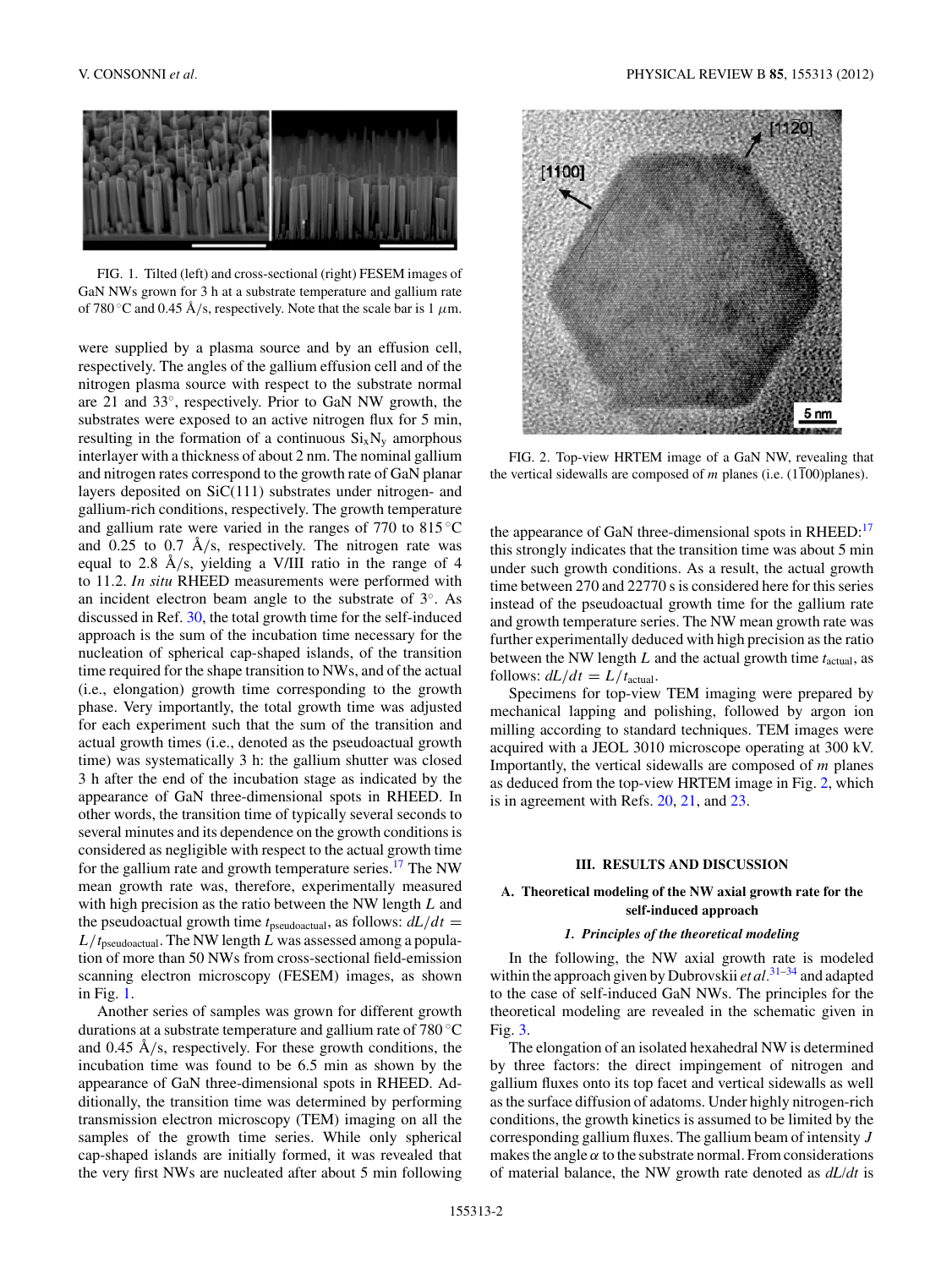<span id="page-2-0"></span>

FIG. 3. (Color online) Schematic of the theoretical model for the surface diffusion-induced NW growth in the self-induced approach. The parameters given in the schematic are defined in the text.

given by

$$
\frac{3\sqrt{3}R^2}{2\Omega_s}\frac{dL}{dt} = \frac{3\sqrt{3}R^2}{2}(J\cos\alpha - J_{\text{des}}) - 6RD_f \left(\frac{dn_f}{dz}\right)_{z=L},
$$
\n(1)

in which *R* is the radius of the NW cross-section,  $\Omega_s$  is the elementary volume in the NW,  $J_{des}$  is the desorption rate from the NW top facet,  $D_f$  and  $n_f$  are the diffusion coefficient and concentration of gallium adatoms on the NW vertical sidewalls composed of *m* planes, respectively. *R* is assumed as being constant in a first approximation and hence as being independent upon the growth duration and NW length. The net gallium flux contributing to the NW elongation is given on the left-hand side of Eq. (1). On the right-hand side, the first term represents the adsorption-desorption growth rate on the NW top facet, while the second term stands for the diffusion flux of gallium adatoms from the planar substrate surface and NW sidewalls to the NW top.[31,32](#page-6-0)

It is expected that  $n_f(z)$  obeys the following stationary dif-fusion equation:<sup>[31](#page-6-0)</sup></sup>  $D_f d^2n_f/dz^2 + (J/3) \sin \alpha - n_f/\tau_f = 0$ , in which the diffusion flux is balanced by the impingement flux onto the NW sidewalls and the gallium sink with the characteristic lifetime  $\tau_f$ . The coefficient  $1/3$  in the arrival rate is the geometrical factor of MBE growth, where the flux sees the projection 2*R*, not the entire perimeter 6*R* or, in other words, impinges on only two out of six side facets of a hexahedral NW. The chemical potential of gallium adatoms on the NW sidewalls equals  $k_B T \ln \theta_f$ , where  $\theta_f = \sigma_f n_f \ll 1$ is the surface filling factor,  $\sigma_f$  is the NW sidewall elementary area,  $T$  is the surface temperature, and  $k_B$  is the Boltzmann constant. We use the following boundary conditions for the diffusion equation as seen in Fig. 3: (i) the equality of the activity of gallium adatoms on the NW sidewalls at  $z = L$  to its activity on the NW top facet results in  $\theta_f(z = L) = \theta_{top}$ ; (ii) the equality of the activity of gallium adatoms at the NW base to its activity on the substrate surface is obtained by balancing the arrival rate  $J \cos \alpha$  to the sink with the characteristic lifetime *τ<sub>s</sub>*. This leads to  $θ_f(z = 0) = Jτ_s σ_s \cos α$ , where  $σ_s$  is the elementary area on the substrate surface. Such a condition at  $z = 0$  is valid when the diffusion length of gallium adatoms on the planar substrate surface is much larger than the NW radius.<sup>[35](#page-6-0)</sup> By solving the diffusion equation for  $n_f(z)$  and by calculating the corresponding diffusion flux at  $z = L$ , Eq. (1) can be reduced to

$$
\frac{dL}{dt} = V \left\{ 1 - v_{\text{des}} + \frac{4}{\sqrt{3}R} \times \left[ \frac{(\lambda_s^2/b\lambda_f)g_s + \lambda_f g_f \tan \alpha (\cosh(L/\lambda_f) - 1)}{\sinh(L/\lambda_f)} \right] \right\}.
$$
\n(2)

Here,  $V = J\Omega_s \cos \alpha$  is the equivalent gallium rate, and  $v_{des} = V_{des}/V$  is the relative desorption rate. The quantities  $\lambda_s = \sqrt{D_s \tau_s}$  and  $\lambda_f = \sqrt{D_f \tau_f}$  are the effective diffusion lengths on the substrate surface and on the NW sidewalls, respectively, in which  $D_s$  is the diffusion coefficient of gallium adatoms on the substrate surface. While the diffusion lengths  $\lambda_s^0$  and  $\lambda_f^0$  are defined at equilibrium conditions on island-free bare surfaces, the effective diffusion lengths  $\lambda_s$  and  $\lambda_f$  are the diffusion length as growth proceeds, resulting in  $\lambda_s \leq \lambda_s^0$ and  $\lambda_f \leq \lambda_f^0$ .  $b = (D_s \sigma_f / D_f \sigma_s)$  is a coefficient of the order of one. The parameters  $g_s = 1 - \theta_{top}/(J\tau_s\sigma_s\cos\alpha)$  and  $g_f =$  $1 - 3\theta_{top}/(J\tau_f\sigma_f \sin\alpha)$  represent the driving forces for the diffusion of gallium adatoms to the NW top. $32$ 

Let us now consider some general properties of Eq. (2) that are relevant for the dependence of the NW growth rate on the growth time. At small and large NW lengths L, Eq. (2) has the following asymptotes:

$$
\frac{dL}{dt} = V \left\{ 1 - \nu_{\text{des}} + \frac{4}{\sqrt{3}R} \left[ \frac{\lambda_s^2 g_s}{bL} + \frac{g_f \tan \alpha}{2} L \right] \right\},
$$
\n
$$
L \ll \lambda_f;
$$
\n(3)

$$
\frac{dL}{dt} = V \left\{ 1 - v_{\text{des}} + \frac{4\lambda_f}{\sqrt{3}R} g_f \tan \alpha \right\}, \quad L \gg \lambda_f. \tag{4}
$$

From Eq. (3), it follows that the NW growth rate at  $L \ll$  $\lambda_f$  is independent upon  $\lambda_f$  and comprises three distinct contributions: a constant adsorption-desorption growth rate, the 1*/L* diffusion term originating from the gallium adatoms on the substrate surface, and the *L* diffusion term coming from the gallium adatoms on the NW sidewalls. From Eq.  $(4)$ , it turns out that the NW growth rate at  $L \gg \lambda_f$  does not contain the contribution from the substrate surface because all the gallium adatoms are either desorbed or trapped by the islands (i.e., steps) on the NW sidewalls before they can reach the NW top. The diffusion term is hence proportional to  $\lambda_f/R$  and does not depend on *L*. [33,34](#page-6-0)

The dependence of the NW growth rate on the gallium rate is linear in the first approximation, where the bracket term in Eq. (2) is independent upon *V*. It should be pointed out, however, that the effective diffusion lengths generally depend on *V* , as they may be limited by a process of flux-dependent surface nucleation. $32$  The dependence of the NW growth rate on the growth temperature is usually complex,  $33,34$  and may be qualitatively different at distinct growth durations. We also note that the effective diffusion length of gallium adatoms on the NW sidewalls at typical GaN growth temperatures is small. The value of 40 nm has been reported in Refs. [19](#page-6-0) and [27,](#page-6-0) and our own estimate is given hereafter. Therefore, for sufficiently long NWs, the NW growth rate is roughly given by Eq. (4). By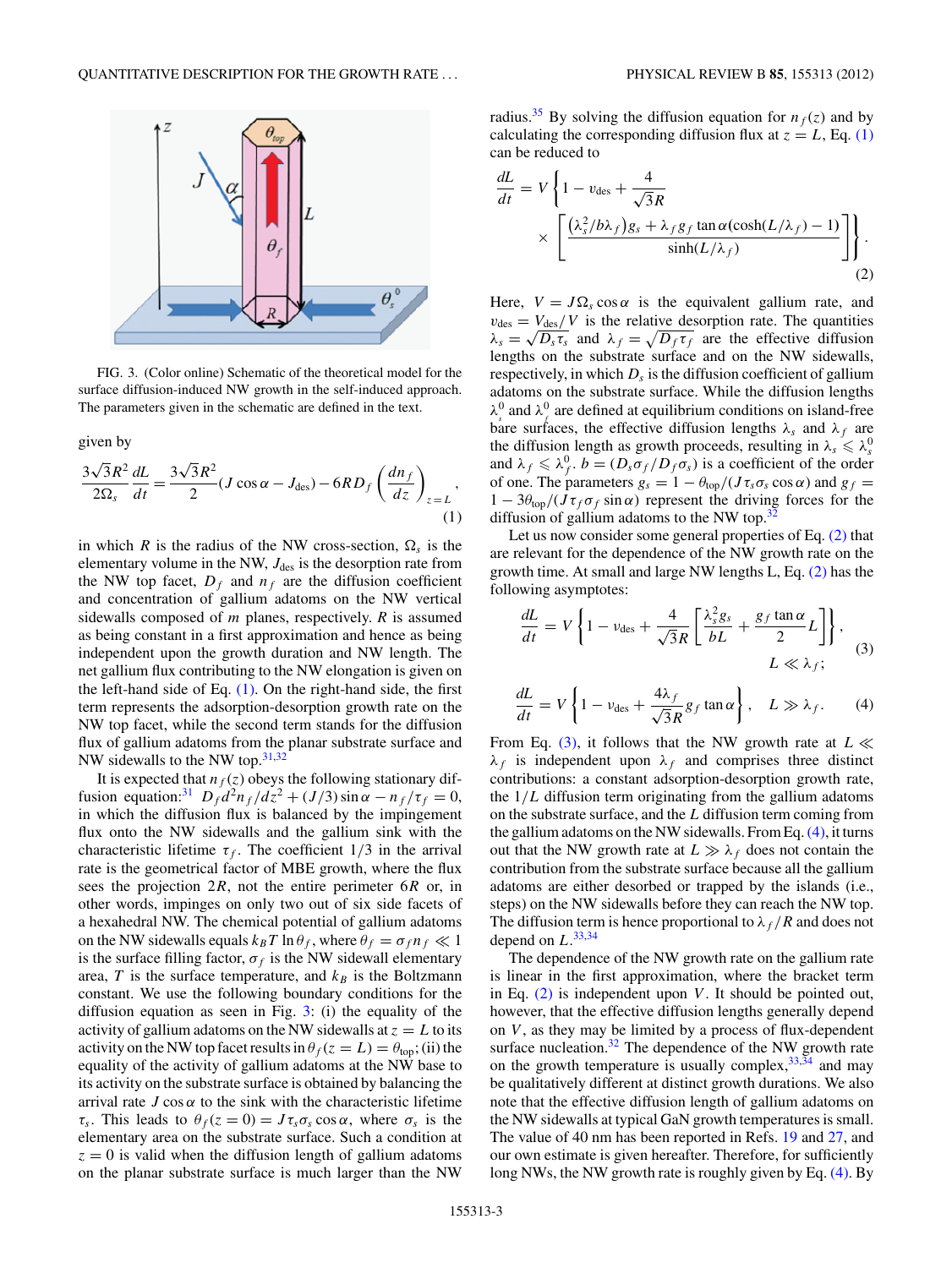<span id="page-3-0"></span>assuming that the temperature dependence of  $g_f$  is weak, the dependence of the NW growth rate on the growth temperature is driven by  $\lambda_f$  and  $v_{des}$ .

For the former, the approach given in Ref. [33](#page-6-0) is used where the effective diffusion length is limited either by the surface nucleation of islands (at low *T* ) or by the desorption (at high  $T$ :

$$
\lambda_f = \frac{\lambda_f^0}{\sqrt{1 + 2\pi N_{isl}(\lambda_f^0)^2}},\tag{5}
$$

where  $\lambda_f^0 \propto \exp[(E_{\text{des}}^f - E_{\text{diff}}^f)/2k_BT]$  is the diffusion length of gallium adatoms at equilibrium conditions on an atomically defined and island-free bare surface (with  $E_{\text{des}}^f$  and  $E_{\text{diff}}^f$ being the activation energies for the desorption and surface diffusion on the NW sidewalls, respectively) and  $N_{isl} \propto$  $V^{3/2}$  exp( $E_{\text{nucl}}^f/k_BT$ ) is the island surface density on the NW sidewalls (with  $E_{\text{nucl}}^f$  being the characteristic nucleation energy barrier).<sup>33,34</sup> By rearranging Eq.  $(5)$ , one can get the following relation:

$$
\lambda_f = \left\{ \left[ \lambda_f^0(T_*) \right]^{-2} \exp \left[ -G_* \left( \frac{T_*}{T} - 1 \right) + 2\pi N_{isl}(T_*, V_*) \frac{V^{3/2}}{V_*^{3/2}} \exp \left[ F_* \left( \frac{T_*}{T} - 1 \right) \right] \right] \right\}^{-1/2},
$$
\n(6)

in which  $T_*$  is the reference temperature,  $V_*$  is the reference gallium rate,  $G_* = (E_{\text{des}}^f - E_{\text{diff}}^f)/k_B T_*$ , and  $F_* =$  $E_{\text{nucl}}^f/k_B T_*$ .

For the latter, the standard Arrhenius-like approximation is used such that  $v_{des} \propto \theta_{top} \propto \exp(-E_{top}/k_B T)$  with the corresponding energy barrier  $E_{\text{top}}$ . The value of  $E_{\text{top}}$  simultaneously accounts for the surface nucleation and desorption on the NW top facet.[33,34](#page-6-0) This can be represented in the form

$$
v_{\text{des}} = v_{\text{des}}(T_*) \exp\left[-C_*\left(\frac{T_*}{T}-1\right)\right],\tag{7}
$$

where  $C_* = E_{top}/k_B T_*$ .

## *2. Shadowing effects*

The present theoretical modeling in the last section focuses in an ideal case on the growth rate of an isolated hexahedral NW within the self-induced approach. Still, this approach typically results in most practical cases in the formation of highly dense NW ensembles as shown in Fig. [1,](#page-1-0) which can lead to shadowing effects between NWs. The shadowing effects are dependent upon the geometrical parameters such as both the NW density and radius (i.e., NW spacing) and the gallium beam angle.<sup>36</sup> Let us consider a NW ensemble distributed in a regular square area. By taking a typical NW density and radius of  $100 \mu m^{-2}$  and  $30 \text{ nm}$ ,<sup>[12,28,37](#page-6-0)</sup> the NW spacing is about 51 nm. In other words, the gallium beam with an angle of 21◦, for instance, impinges on a NW height of 133 nm, which is much larger than the effective diffusion length of about 40–45 nm as reported in Refs. [19](#page-6-0) and [27](#page-6-0) and as deduced hereafter. More importantly, a critical NW density and gallium beam angle can be determined by equating the effective diffusion length of 45 nm with the impinged NW height. First, by taking a NW density and radius of 100  $\mu$ m<sup>-2</sup> and 30 nm, a critical gallium beam angle of 49◦ is found: in brief, shadowing effects can be neglected for a gallium beam angle smaller than 49◦, which is quite common in the MBE chamber. Inversely, by taking a NW radius of 30 nm and a gallium beam angle of 21◦, a critical NW density of about 200  $\mu$ m<sup>-2</sup> is deduced, which is high with respect to the typical NW density. As a consequence, although shadowing effects can play a significant role, the present theoretical modeling can account for the NW growth rate in most practical cases and especially for the forthcoming experimental results because the effective diffusion length of gallium adatoms on the NW sidewalls is fairly short.

#### **B. Influence of the growth conditions on the NW growth rate**

The evolution of the NW mean growth rate with the NW length, gallium rate, and growth temperature is presented in Figs. 4[–6.](#page-5-0) Interestingly, the NW mean growth rate is systematically larger than the gallium rate but smaller than the nitrogen rate, showing that the surface diffusion of gallium adatoms on the substrate and then along the NW vertical sidewalls to their top does play a significant role as discussed in our theoretical model.

### *1. Effects of the growth time*

The evolution of the NW mean growth rate as a function of the NW length at fixed  $T = 780$ °C and  $V = 0.45$  Å/s is presented in Fig. 4. The NW mean growth rate for the NW length of about 50 nm reveals that the nucleation events spread over a certain time as shown by the large error bars. As the NW length increases from about 50 to 880 nm (corresponding to the increase in the actual growth time from 270 to 11070 s), the NW mean growth rate initially decreases drastically. Subsequently, for the NW length larger than 880 nm (corresponding to the actual growth time longer than 11070 s), the NW mean growth rate slightly increases from 0.79 to 0.95  $\rm \AA/s$ . It should be noted that the opposite trend has been reported in Refs. [12](#page-6-0) and [24,](#page-6-0) indicating the deleterious effect of not considering the incubation and transition times.



FIG. 4. (Color online) Evolution of the NW mean growth rate as a function of the NW length: dots–experimental data, red (dark gray) line—theoretical fit obtained from Eq. [\(2\)](#page-2-0) with  $\lambda_f = 45$  nm,  $g_f = 0.794$ ,  $v_{des} = 0.1$ ,  $\sqrt{g_s} \lambda_s = 70$  nm, and  $R = 30$  nm. The blue (medium gray) line indicates the value of the gallium rate.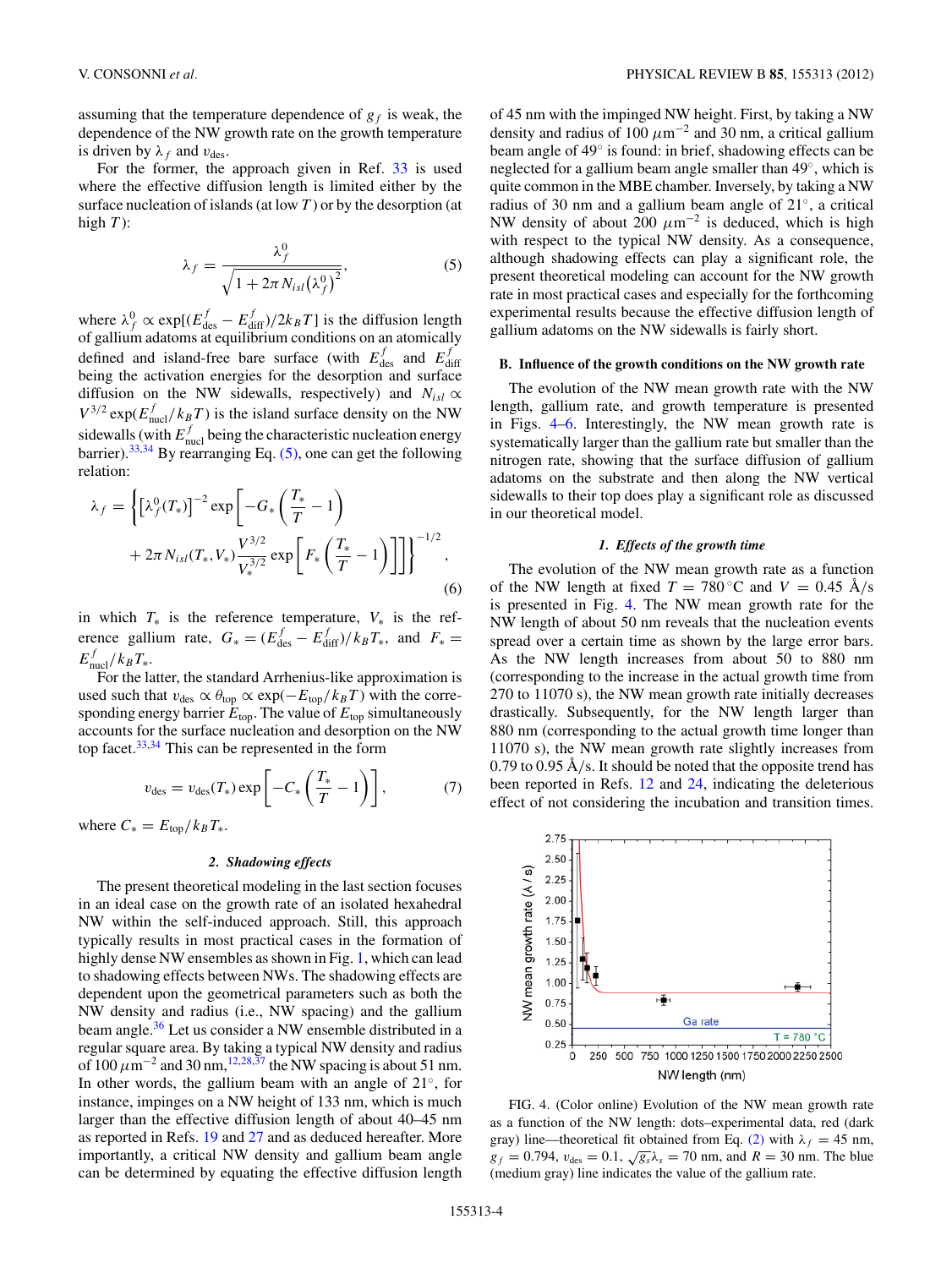Even when a constant incubation time is taken into account while the transition time is ignored, the NW mean growth rate is not deduced so precisely, and the opposite trend has been stated in Ref. [27,](#page-6-0) which is likely due to geometrical effects. Some significant effects could also arise from the use of AlN markers that cover the NW vertical sidewalls and hence affect the adatom incorporation and diffusion properties. In brief, the experimental dependence of the NW mean growth rate on the NW length is overall well fitted by Eq. [\(2\).](#page-2-0) The fit shown in Fig. [4](#page-3-0) is obtained with the following parameters:  $\lambda_f = 45$  nm,  $g_f$  =0.794,  $v_{des}$  =0.1,  $\sqrt{g_s} \lambda_s$  =70 nm, and *R* =30 nm, at the gallium incident angle  $\alpha = 21^\circ$ . The value of  $\lambda_f$  of 45 nm at 780  $\degree$ C is consistent with the reported value of 40 nm according to Refs. [19](#page-6-0) and [27](#page-6-0) and is typical for the self-induced growth of GaN NWs. In other words, this indicates that the contribution from the planar substrate surface is much less pronounced. The value of  $\lambda_s$  of the order of 100 nm justifies the assumption made in the derivation of the growth equation: the diffusion length of gallium adatoms on the substrate surface is indeed much larger that the NW radius of 30 nm. Also, our value for *λs* is significantly smaller than the estimate of 400 nm deduced from experimental results on prepatterned substrates.<sup>[29](#page-6-0)</sup> Because no growth of a parasitic two-dimensional surface layer is observed in our case,  $\lambda_s$  should be limited by the surface density of both spherical cap-shaped islands and NWs in contrast to the growth on prepatterned substrates for which the mechanisms are distinct. It should be noted that the NW mean growth rate is much larger than the gallium deposition rate in the beginning. The saturation limit predicted by the theoretical model at 0.88 Å/s corresponds to the asymptote at  $L \gg \lambda_f$  as given by Eq. [\(4\),](#page-2-0) where the contribution from the diffusion of gallium adatoms on the substrate surface vanishes. This value is also noticeably higher than the gallium rate, thus demonstrating that the adsorption and diffusion of gallium adatoms on the vertical sidewalls significantly contributes to the NW elongation. Such a contribution is fairly weak for short actual growth time (i.e., short NWs are mainly fed from the substrate surface) but is drastically strengthened with respect to the substrate gallium adatoms as the NW elongation proceeds (i.e., long NWs are no longer fed from the substrate surface). This shows the very strong importance of geometrical effects on the sidewall deposition, as mentioned in Refs. [26](#page-6-0) and [27,](#page-6-0) because the gallium impinging flux on the NW vertical sidewalls directly depends on the angle between the substrate and the gallium effusion cell. The slight discrepancy in the NW mean growth rate between the fit that predicts a saturation limit and the experimental results that shows a slight increase for the NW length larger than 880 nm points out the importance of the coalescence process for very long NWs, which is not considered in the present theoretical model.

#### *2. Effects of the gallium rate*

In the following, the pseudoactual growth time of 3 h is systematically selected, and because  $\lambda_f$  is small, the NW mean growth rate can be fitted by Eq. [\(4\)](#page-2-0) at  $L \gg \lambda_f$ . The evolution of the NW mean growth rate is presented as a function of the gallium rate in Fig. 5. As the gallium rate is increased between 0.25 and  $0.7 \text{ Å/s}$ , the NW mean growth rate continuously rises from 0.42 to 1.12  $\AA$ /s. Its experimental dependence is again



FIG. 5. (Color online) Evolution of the NW mean growth rate as a function of the gallium rate: dots—experimental data, red (dark gray) line—theoretical fit obtained from Eqs. [\(4\)](#page-2-0) and [\(6\)](#page-3-0) with  $\lambda_f$  = 45 nm,  $g_f = 0.794$ ,  $v_{des} = 0.1$ ,  $R = 30$  nm,  $\lambda_f^0(T_*, V_*) = 118$  nm, and  $N_{is}(T_*, V_*) = 6 \times 10^{-5}$  nm<sup>-2</sup> at the reference values  $T_* = 780$  °C and  $V_* = 0.45 \text{ Å/s}$ . The blue (medium gray) line indicates the value of the gallium rate.

in good agreement with the theoretical model and well fitted by Eqs. [\(4\)](#page-2-0) and [\(6\).](#page-3-0) The fit shown in Fig. 5 is obtained with the following parameters:  $\lambda_f = 45$  nm,  $g_f = 0.794$ ,  $v_{des} =$ 0.1,  $R = 30$  nm,  $\lambda_f^0(T_*, V_*) = 118$  nm, and  $N_{is}(T_*, V_*) =$  $6 \times 10^{-5}$  nm<sup>-2</sup> at the reference values  $T_* = 780$  °C and  $V_* =$ 0.45 Å/s. It is expected that a larger amount of gallium adatoms is involved in the adsorption and diffusion contribution to the growth rate as the gallium rate is increased. Therefore, the NW mean growth rate is higher at a larger gallium rate. The dependence presented in Fig. 5 is not completely linear in contrast to Refs. [9,](#page-6-0) [12,](#page-6-0) and [15.](#page-6-0) A small deviation from the linearity towards higher gallium rates can be accounted for by a more efficient surface nucleation of islands at the NW vertical sidewalls as given in Eq.[\(6\).](#page-3-0) These results strongly suggest that the GaN NW growth should be performed at very high gallium rate. Still, increasing the gallium rate at a given nitrogen rate is not conceivable because the NW nuclei would not be formed.[16,17](#page-6-0) Indeed, the NW nuclei are formed following the shape transitions from pre-existing three-dimensional islands, which are energetically favorable due to an energy balance in favor of the NW morphology only in a certain range of gallium rate (i.e.,  $V/III$  ratio).<sup>16,17</sup> Also, even during the growth stage, the gallium rate cannot be increased deliberately because this would eventually lead to an enhancement of radial growth, and the NW morphology would be lost.<sup>[38](#page-6-0)</sup>

## *3. Effects of the growth temperature*

More importantly is the dependence of the NW mean growth rate on growth temperature, as depicted in Fig. [6.](#page-5-0) The evolution of the NW mean growth rate follows two consecutive steps: (i) the NW mean growth rate initially increases to 0.86  $\AA$ /s as the growth temperature is raised from 770 to 795  $\degree$ C and (ii) subsequently decreases rapidly for higher growth temperatures. It should be noted that the initial increase in the NW mean growth rate is more significant than the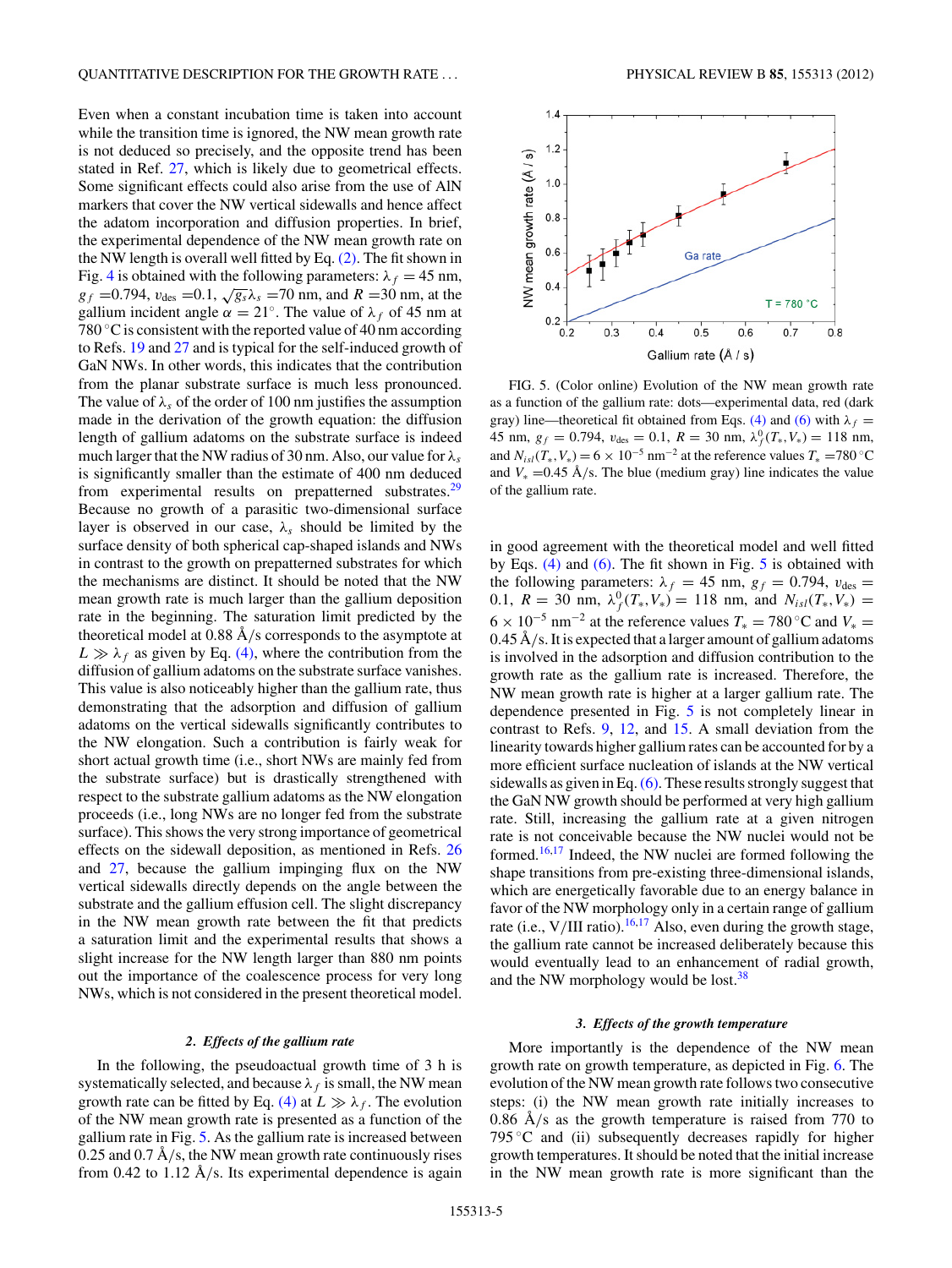<span id="page-5-0"></span>increase reported in Ref. [25:](#page-6-0) this may be due to the critical increase in the incubation time with the growth temperature, which could lead to an overestimation of the NW mean growth rate at low growth temperatures. The occurrence of a maximum NW mean growth rate for intermediate growth temperatures is of high interest for technological applications in which the highest NW mean growth rate is required. Interestingly, a maximum NW density has also been reported at about  $785^{\circ}C<sub>1</sub><sup>37</sup>$  $785^{\circ}C<sub>1</sub><sup>37</sup>$  $785^{\circ}C<sub>1</sub><sup>37</sup>$ which points out that such a growth temperature is optimal for the NW morphology. The experimental dependence of the NW mean growth rate on the growth temperature is again very well fitted by Eqs.  $(4)$ ,  $(6)$ , and  $(7)$ . The fit shown in Fig. 6 is obtained with the same values of parameters as for the growth time and gallium rate dependences at  $v_{des}(T_*) = 0.1, G_* = 28, F_* = 60,$ and  $C_* = 80$ . The obtained value of  $G_*$  leads to  $E_{\text{des}}^f - E_{\text{diff}}^f =$ 2*.*54 eV, which is in very good accordance with the available data on the activation energies. In GaN, the diffusion barrier for gallium adatoms on the NW vertical sidewalls composed of *m* planes is 0.21 eV,<sup>39</sup> which reveals that  $E_{\text{diff}}^f = 0.21 \text{ eV}$ and hence that  $E_{\text{des}}^f = 2.75 \text{ eV}$ . No value for the activation energy of desorption of gallium adatoms on the GaN *m* planes has so far been reported, but it should be noted that the corresponding activation energy lies in the typical range of about 2 to 5.1 eV on the GaN  $c$  plane.<sup>[40–43](#page-6-0)</sup> Consequently, the value of 2.75 eV for  $E_{\text{des}}^f$  seems quite reasonable. The values of  $F_*$  and  $C_*$  result in  $E_{\text{nucl}}^f = 5.44 \text{ eV}$  and  $E_{\text{top}} = 7.26 \text{ eV}$ . The former is noticeably larger, showing that the nucleation barrier on the NW vertical sidewalls is twice higher than the activation energy of desorption of gallium adatoms. Also, the value is close to the nucleation energy of spherical cap-shaped islands on the  $Si_xN_y$  amorphous interlayer, which is again reasonable.<sup>[30](#page-6-0)</sup> The higher value of  $E_{\text{top}}$  is most likely due to the fact that it simultaneously accounts for the surface nucleation and desorption. Interestingly, the desorption activation energy



FIG. 6. (Color online) Evolution of the NW mean growth rate as a function of the substrate temperature: dots—experimental data, red (dark gray) line—theoretical fit obtained from Eqs.  $(4)$ ,  $(6)$ , and  $(7)$ with  $\lambda_f = 45$  nm,  $g_f = 0.794$ ,  $v_{des} = 0.1$ ,  $R = 30$  nm,  $\lambda_f^0(T_*, V_*) =$ 118 nm, and  $N_{isl}(T_*, V_*) = 6 \times 10^{-5}$  nm<sup>-2</sup> at the reference values *T*<sub>∗</sub> = 780 °C and *V*<sub>∗</sub> = 0.45 Å/s,  $v_{des}$  (*T*<sub>∗</sub>) = 0.1, *G*<sub>∗</sub> = 28, *F*<sub>∗</sub> = 60, and  $C_* = 80$ . The blue (medium gray) line indicates the value of the gallium rate.

on the GaN  $c$  plane is expected to be larger than 2 eV.<sup>40–43</sup> As a result, the nucleation barrier is lower on the NW top facet than on their vertical sidewalls, such that GaN NWs elongate much faster in the axial direction than they grow in the radial direction. It is further worth noticing that the surface diffusion of gallium adatoms along the NW vertical sidewalls is enhanced by raising the growth temperature, whereby a larger amount of gallium adatoms reaches the NW top. Still, the gallium desorption from the NW top facet and vertical sidewalls may be prevalent for growth temperatures higher than 790 $\degree$ C, accounting for the eventual decrease in the NW mean growth rate.

## **IV. CONCLUSION**

In summary, the growth rate of self-induced GaN NWs by MBE has comprehensively been determined. This was experimentally achieved by cross-section view FESEM images, taking into account the incubation time for the initial nucleation of spherical cap-shaped islands. The evolution of the growth rate with the growth time, gallium rate, and growth temperature has quantitatively been described within a theoretical model based on the surface diffusion-induced NW growth for the self-induced approach. The NW elongation is strongly governed by the direct impinging flux on their top facet and by the adatom adsorption and diffusion on their vertical sidewalls composed of *m* planes as shown by HRTEM imaging. The shadowing effects have been discussed in terms of geometrical constraints in the NW ensembles. The experimental dependences on the growth time, gallium rate, and growth temperature are refined and present distinctly different features with respect to the literature, pointing out the importance of taking the incubation time into account. Additionally, the experimental data are in very good agreement with the theoretical model we have specifically developed for the self-induced growth of GaN NWs. One single set of identical fitting parameters allows to fit all the experimentally observed dependences, which is strong evidence for the accuracy of our model. Important kinetic parameters have been deduced from the theoretical fits such as the effective diffusion length for the gallium adatoms of about 45 nm on the NW vertical sidewalls and of about 100 nm on the  $Si_xN_y$  amorphous interlayer. The contribution from the adatoms on the planar substrate surface thus rapidly vanishes during the elongation process, showing that the gallium flux impinging on the NW sidewalls becomes predominant and hence that geometrical effects are critical. Very importantly, it is found that the nucleation energy equals 5.44 eV on the NW vertical sidewalls and is larger than on their top facet accounting for the NW elongation.

## **ACKNOWLEDGMENTS**

This work was partly supported by the German BMBF joint research project MONALISA (Contract No. 01BL0810), contracts with the Russian Ministry of Education and Science, grants of Russian Foundation for Basic Research and FP7 projects SMASH (Contract No. 228999), SOBONA (Contract No. 268154) and FUNPROBE (Contract No. 269169). The authors thank A.K. Bluhm and M. Knelangen for their experimental assistance in SEM and TEM imaging as well as O. Brandt for helpful discussions.